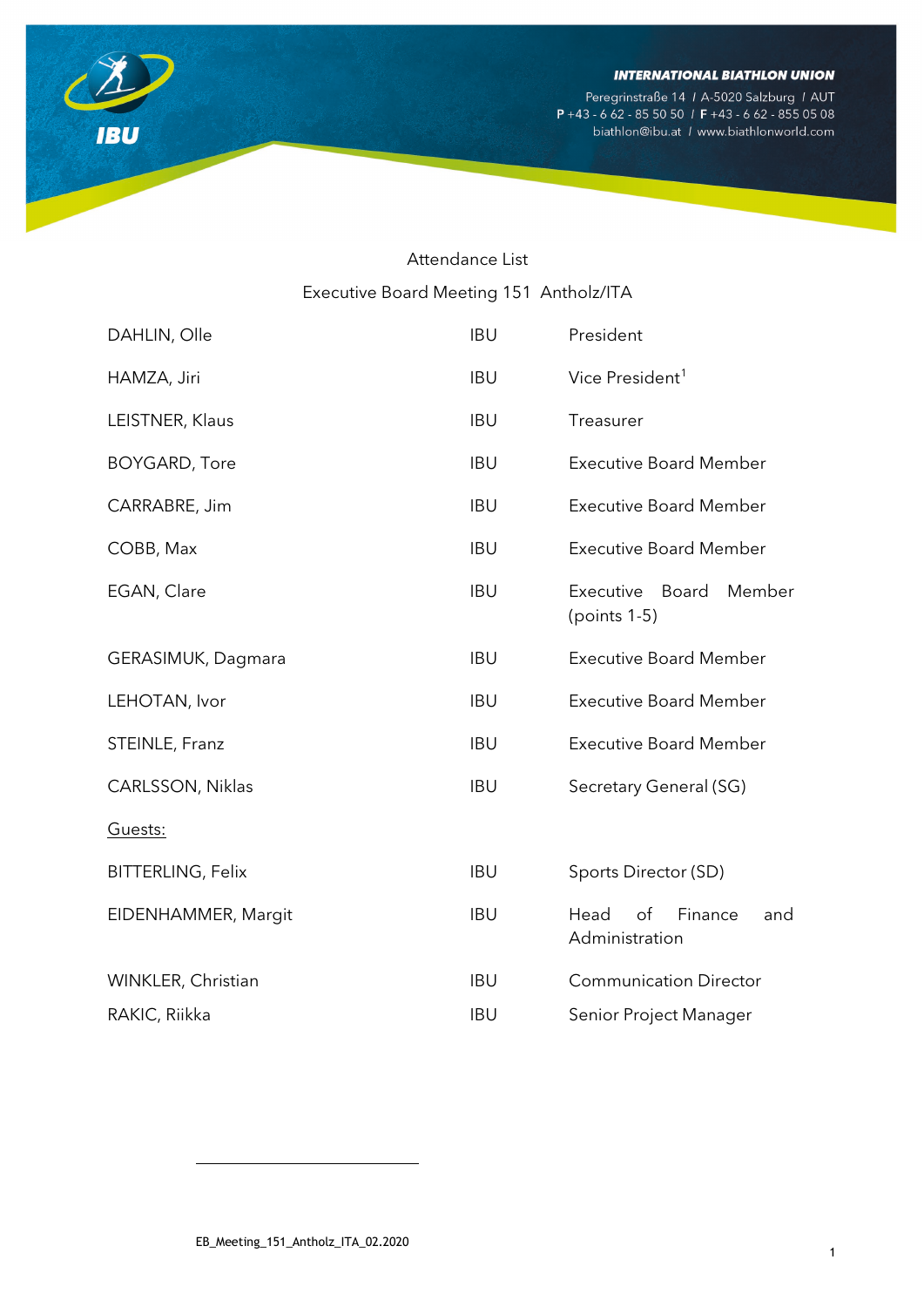Peregrinstraße 14 / A-5020 Salzburg / AUT  $P + 43 - 662 - 855050$  /  $F + 43 - 662 - 8550508$ biathlon@ibu.at / www.biathlonworld.com



# AGENDA

### IBU Executive Board Meeting 151

# 2020-02-17 Antholz/ITA

- 1. President's welcome
- 2. Approval of agenda items
- 3. Confirmation of EB minutes 150/2019
- 4. Reports, General
	- I. President
		- I. 6<sup>th</sup> Chinese National Public Ice and Snow Season Opening, 15-16 Dec 2019, Tianiin/CHN
		- II. IOC Session, 10 Jan 2020, Lausanne/SUI
		- III. AIOWF gathering, 12 Jan 2020, Lausanne/SUI
		- IV. IOC Commission Sustainability & Legacy, 14 Jan 2020, Lausanne/SUI
	- II. Other EB members
	- III. Secretary General
- 5. Reports, Overall and Strategy
	- I. Report: IBU organisation (N.Carlsson)
	- II. Report: Target 26 (N.Carlsson)
	- III. Report: WG Governance (N.Carlsson )
	- IV. Report: Implementation New Constitution/new rules (N.Carlsson)
		- I. Review criteria for nation change (N. Carlsson)
	- V. External Review Commission, interim report no. 10 (written report)
	- VI. Report: Criteria Follow-up RBU (F.Steinle)
	- VII. Report: Biathlon Integrity Unit (BIU) (F.Steinle)
	- VIII.Report: Media and Sponsor Rights agreements (N.Carlsson)
	- IX. Decision: Membership request from Afghanistan (N. Carlsson)
		- I. In Process, Kuwait, Kenya and Haiti
	- X. MoU IBU and Chinese Biathlon Association
	- XI. Report: Congress
- 6. Finance and Administration
	- I. Report: Follow-up, May-Jan 2019/20 (N.Carlsson/M. Eidenhammer)
		- I. Authority structure & Signatories
	- II. Report: Follow-up, Financial Reserves May-Feb 2019/20 (O.Dahlin/K.Leistner)
	- III. Budget 2020/21 (N.Carlsson/M. Eidenhammer)
	- IV. Report: Process for budget frames 21/22 and 22/23 (N. Carlsson/M. Eidenhammer)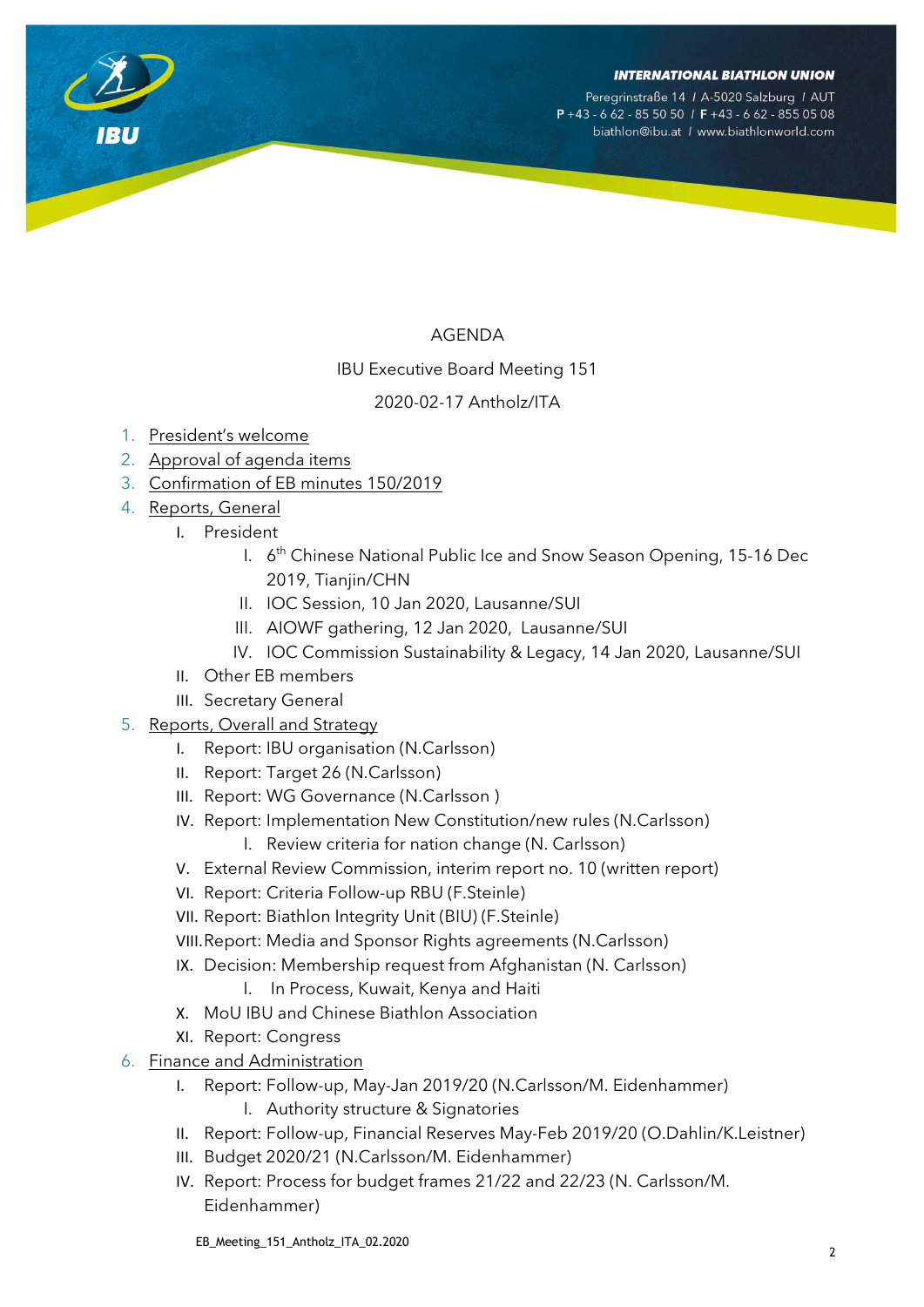Peregrinstraße 14 / A-5020 Salzburg / AUT  $P + 43 - 662 - 855050$  /  $F + 43 - 662 - 8550508$ biathlon@ibu.at / www.biathlonworld.com

- V. Report: Renovation New HQ (N. Carlsson/M. Eidenhammer)
- 7. Sport
	- I. Report: WG lead (F.Bitterling)
	- II. Report: WG fluor (M.Cobb)
	- III. Decision: Future Procedure for IBU Event Allocation (F.Bitterling)
	- IV. Decision: Procedure for WCH Applications/Evaluation Congress 2020 (N.Carlsson/F.Bitterling)
	- V. Decision: Replacement of Dagmara as IBU Representative at JOECH
	- VI. Decision: SBWCH, Price money and OC Contribution
	- VII. Additional Travel Contributions for OECH 2020 (reallocated)
- 8. Information/Communication
	- I. Report: IOC Sports data warehouse (N.Carlsson)
- 9. Medical
	- I. Injury & Illness Surveillance Project, situation report (J.Carrabre)
	- II. Medical Seminar, program and budget, proposal (J.Carrabre)
- 10. Miscellaneous

#### 11. Meetings

- I. EB meetings
	- I. EB, 6-7 June 2020, Salzburg/AUT
	- II. EB, 18-19 July 2020, tbd
	- III. EB, 10 Sept 2020, Prague/CZE
- II. Other IBU meetings
	- I. Presidents' Meeting 19 Feb 2020, Antholz/ITA
	- II. OC Meeting, 12-14 June, Pokljuka/SLO
	- III. IBU Congress, 10-13 Sept 2020, Prague/CZE
	- IV. Medical Seminar
- III. External meetings
	- I. IOC Medical Meeting, 10-11 March 2020, Monaco (J.Carrabre)
	- II. Sport Accord, 19-24 April 2020, Beijing/CHN (President + SG)
	- III. IOC Co Com Beijing 2022, 26-29 May 2020, Beijing/CHN (President + SG)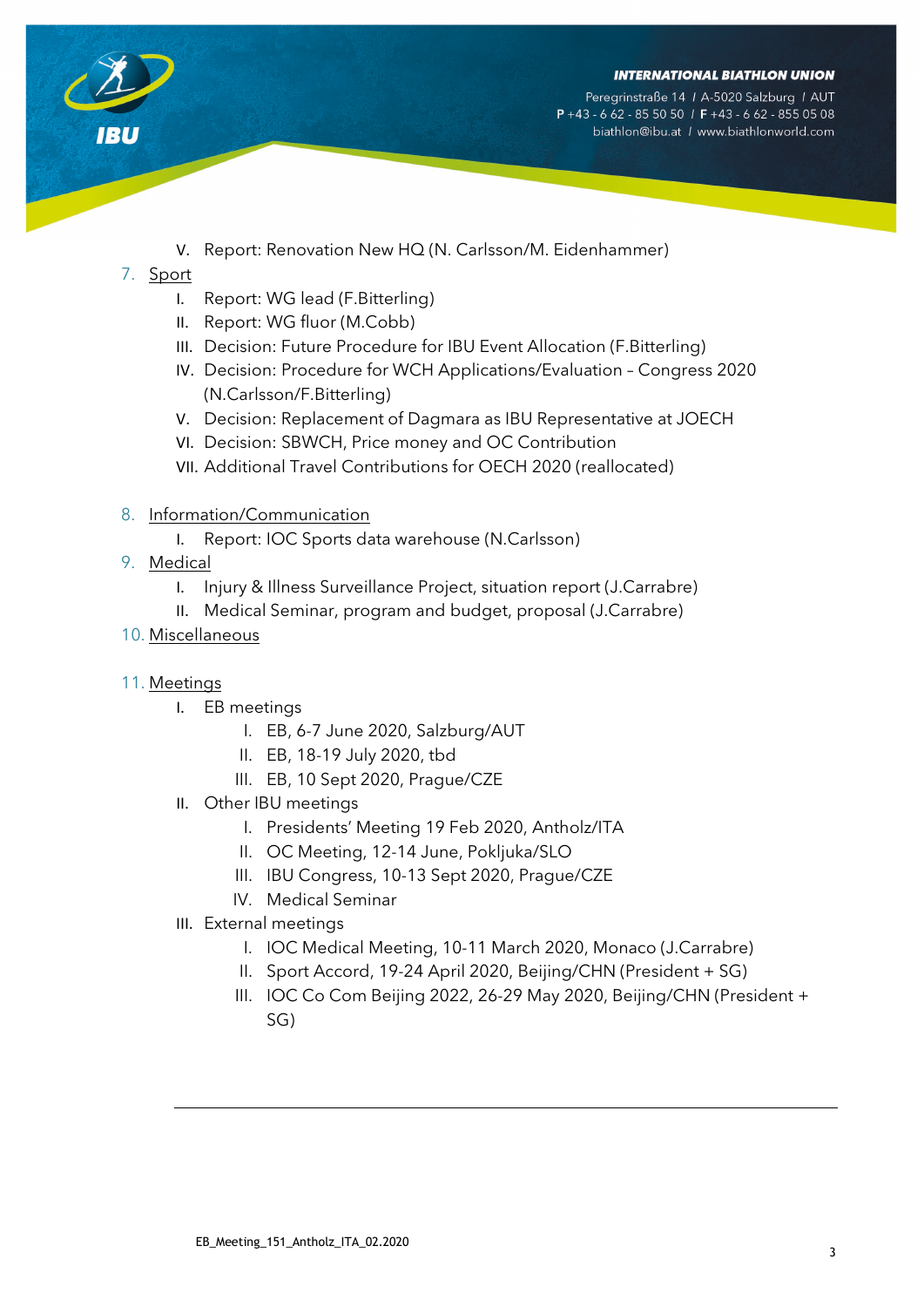Peregrinstraße 14 / A-5020 Salzburg / AUT  $P + 43 - 662 - 855050$  / F + 43 - 662 - 855 05 08 biathlon@ibu.at / www.biathlonworld.com

**Minutes** IBU Executive Board Meeting 151

# Antholz/ITA

### 1. President's welcome

The President welcomed the Executive Board members to the 151<sup>st</sup> IBU Executive Board meeting in Antholz/ITA.

# 2. Approval of agenda items

The SD asked to add an agenda point regarding the 'Situation WC Oberhof'. The agenda was approved as listed above with the inclusion of the Situation WC Oberhof as point 7 VIII.

### 3. Confirmation of EB minutes 150/2019

The minutes were approved without any comments.

### 4. Reports

### I. President

a.6<sup>th</sup> Chinese National Public Ice and Snow Season Opening, 15-16 Dec 2019, Tianjin/CHN

The President was ill during this event, so the SD replaced him on short notice, as he was already in China It was a positive event, with good representation from both the winter IFs and the Chinese government.

### b. IOC Session, 10 Jan 2020, Lausanne/SUI

A positive IOC Session with several status reports presented, as for example the new evaluation process for Olympic Games candidate cities At the session, Gangwon/KOR was selected as host for the YOG 2024. Also, three new IOC members were elected.

In connection to his report, the President also noted the successful YOG 2020 in Lausanne and read a letter from the IOC President, where he thanked the IBU for their support of the YOG.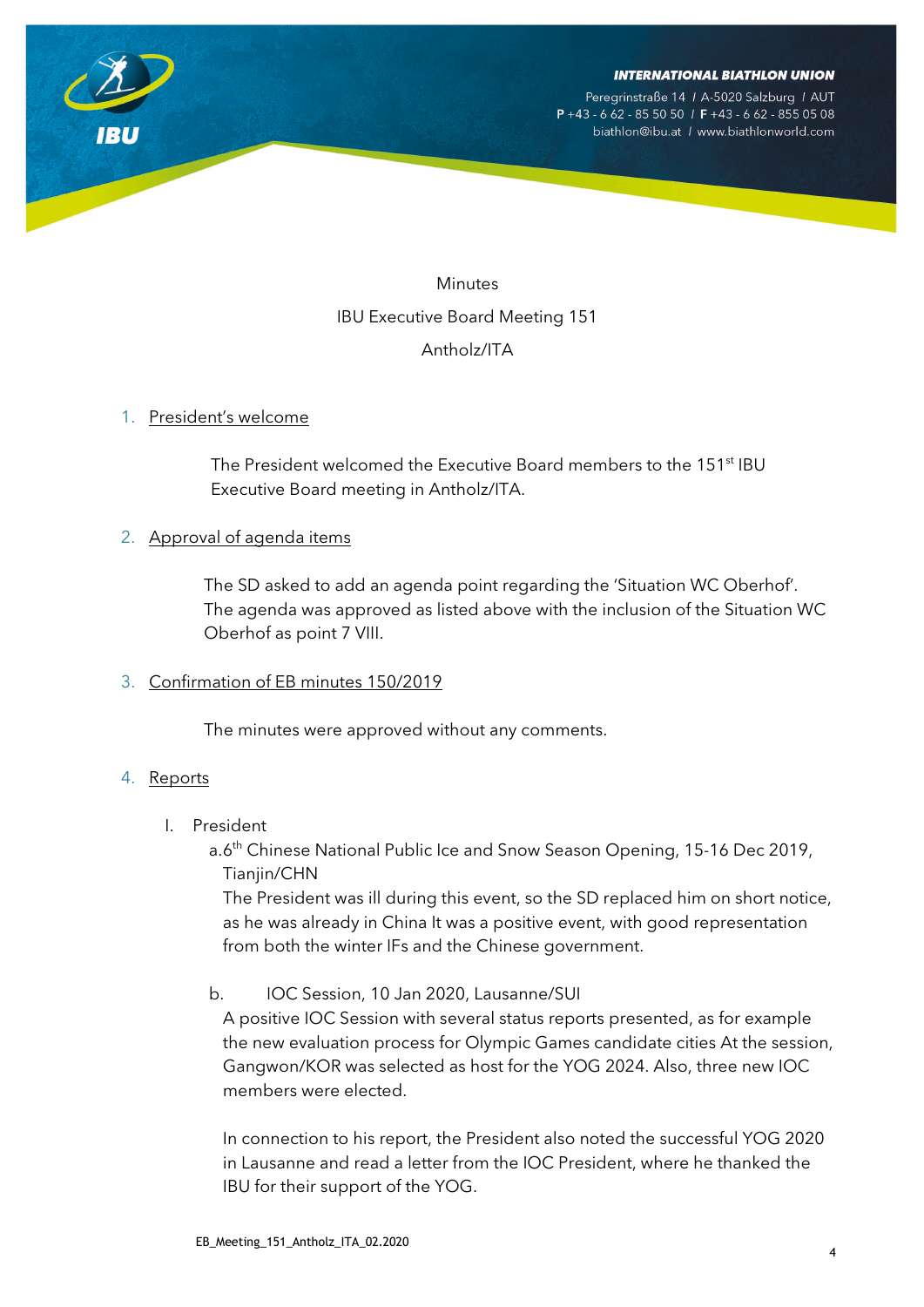Peregrinstraße 14 / A-5020 Salzburg / AUT  $P + 43 - 662 - 855050$  /  $F + 43 - 662 - 8550508$ biathlon@ibu.at / www.biathlonworld.com



# c.AIOWF Gathering, 12 Jan 2020, Lausanne/SUI

The main topic of discussions was connected to the financial distribution of funds from AIOWF. In the future, the IFs will not receive any direct contribution from AIOWF; any financial support must be connected to projects in the future. IOC staff also attended the meeting and provided a brief status report on OWG 2026. The President stressed the importance for biathletes to be able to stay close to the venue in Antholz.

Three winter IF Presidents (FIL, FIS and IIHF) will change in the coming months, and consequently the AIOWF general assembly will be held during the IF Forum in October, when all new presidents will have been elected.

d. IOC Commission Sustainability & Legacy, 14 Jan 2020, Lausanne/SUI The President is a member of the Commission and participated in his first meeting held during the YOG.

The IOC President was attending the start of the meeting and informed about the process in the IOC EB to decide about next steps after Agenda 2020 until the end of this year. He asked the Commission to come with input and workshops was held with this thema as part of the Commission meeting. It was a productive meeting with a lot of good and productive discussions.

II. Other EB members

The EB members provided brief reports on their activities since the last EB meeting. Clare Egan informed about the change of Daniel Böhm (GER) to Henrik L'Abée-Lund (NOR) in the Technical Committee, since Daniel has joined IBU Staff from January 2020 .

III. Secretary General

There were no comments to the written report from the SG.

- 5. Reports, Overall and Strategy
	- I. Report: IBU organisation (N.Carlsson) The EB supported the recruitment of two new positions/organisational changes: One for accounting and one as World Cup media manager. The EB favoured the direction of preparing the organisation to implement Target 26.
	- II. Report: Target 26 (N.Carlsson)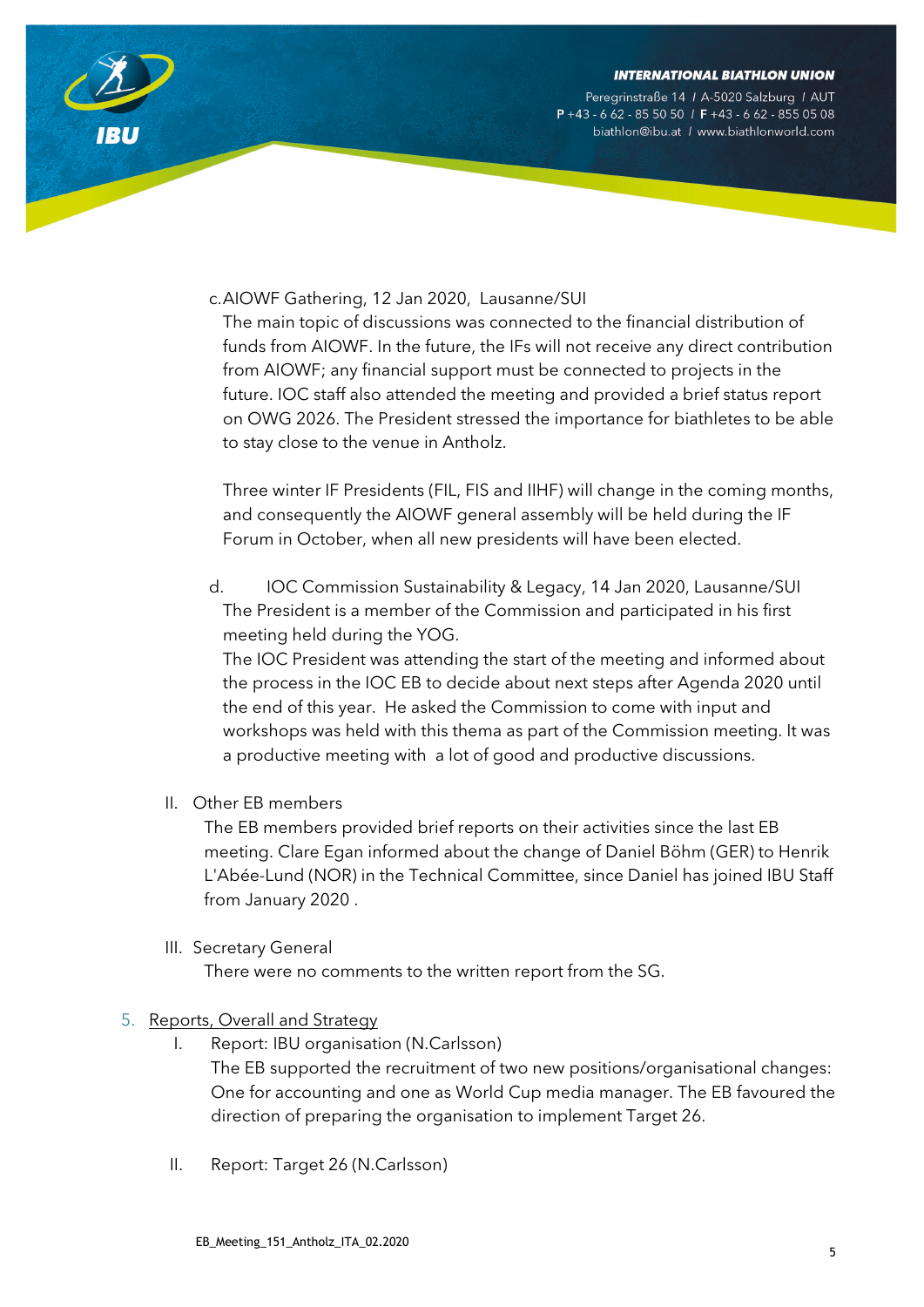Peregrinstraße 14 / A-5020 Salzburg / AUT  $P + 43 - 662 - 855050$  / F + 43 - 662 - 855 05 08 biathlon@ibu.at / www.biathlonworld.com



The EB supported the direction of proposed next steps for Target 26, with a focus on involvement of stakeholders, including the NFs, OCs, and Athletes. Regional workshops will be conducted in the upcoming 10 months to engage and learn from the NFs.

The project structure including reporting was discussed and the EB supported the way of working as presented.

A status report on Target 26 implementation will be presented at the Presidents' Meeting on 19 February 2020.

III. Report: WG Governance (N.Carlsson)

The EB supported all proposals (appendix I), and the SG will begin to implement them. He will present a status report with timelines for implementation at the next EB meeting in June.

- IV. Report: Implementation New Constitution/new rules (N.Carlsson) The SG reported on the planned regional workshops during the remainder of 2020, one part of the regional workshop will be to discuss governance and how the new IBU constitution will effect the NFs constitution..
	- i. Review criteria for nation change (N. Carlsson) The EB once more discussed the newly adopted rules regarding change of nationality for athletes and re-confirmed the implemention of the respective Art. 6.1.9.1 – 6.1.9.4 of the IBU Constitution in a very strict way. Only in absolutely exceptional cases will the EB consider any future approvals.
- V. Report: External Review Commission, interim report no. 10 (written report) The EB discussed the report, and tasked the SG to ask the ECR to establish a timeline for their future work and an estimate for the receipt of the final report.
- VI. Report: Criteria Follow-up RBU (F.Steinle) After receiving the report from the working group, the EB decided in view of the ongoing proceeding at CAS to postpone further discussions until further notice
- VII. Report: Biathlon Integrity Unit (BIU) (F.Steinle) The EB acknowledged the report given by Franz Steinle.
- VIII. Decision: Media and Sponsor Rights agreements (N.Carlsson)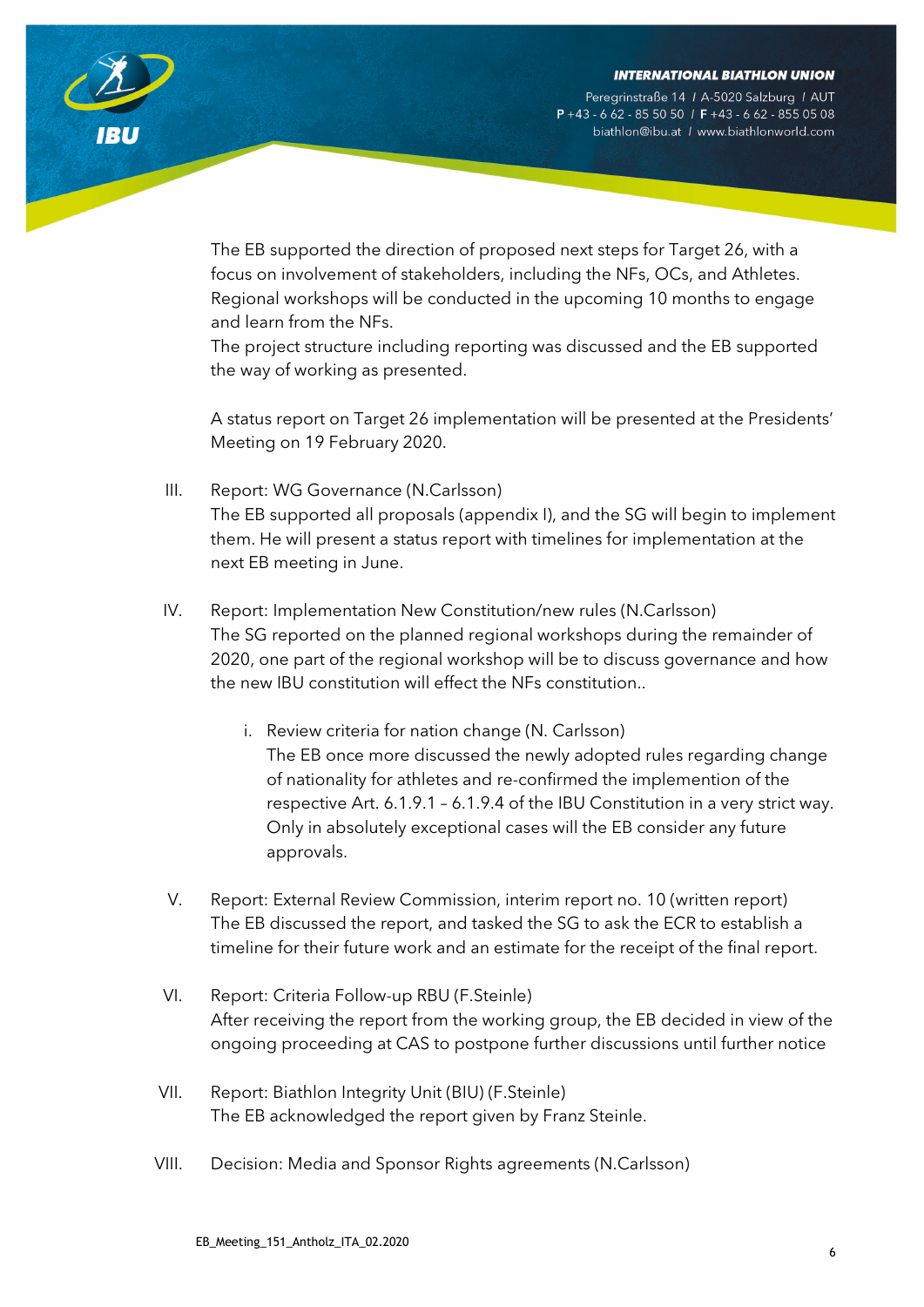Peregrinstraße 14 / A-5020 Salzburg / AUT  $P + 43 - 662 - 855050$  /  $F + 43 - 662 - 8550508$ biathlon@ibu.at / www.biathlonworld.com



The EB acknowledged the good work by the negotiation group for the mediaand marketing rights agreements. The negotiation group consisted of the President, the VP, EB member F. Steinle, the SG and the SD. The EB decided to approve the agreements.

- IX. Decision: Membership request from Afghanistan (N. Carlsson) The EB decided to review the procedure for membership requests and table all requests until this is done. A working group of the VP, SG and EB member T. Boygard was established, that will report their findings at EB meeting 152.
- X. Report: Congress The SG provided a short update on the preparations for the IBU Congress 2020 on 10-13 September in Prague/CZE.
- 6. Finance and Administration
	- I. Report: Follow-up, May-Jan 2019/20 (N.Carlsson/M. Eidenhammer) The report acknowledge the report regaringing the followup including the forecast. It is positive that even though we have approved additional costs fro NF Support and BIU, it looks like we will achive a profit.
	- II. Report: Follow-up, Financial Reserves May-Feb 2019/20 (O.Dahlin/K.Leistner) A short report report was given on the financial reserved.
	- III. Budget 2020/21 (N.Carlsson/M. Eidenhammer) The frames for the budget 2020/21 was presented to the board and will be worked out more in detail to EB meeting 152 including the new structure with departments and new accounts.The board will approve the budget for 2020/21 at the next EB meeting.
	- IV. Report: Process for budget frames 21/22 and 22/23 (N. Carlsson/M. Eidenhammer) The work have started with the budget frames for 21/22 and 22/23 and the budget will be presented in detail at EB 152.
	- V. Report: Renovation New HQ (N. Carlsson/M. Eidenhammer) A presentation of the increased costs for the renovation was presented and also information was given how this is reflected in the budget.

# 7. Sport

I. Report: WG lead (F.Bitterling)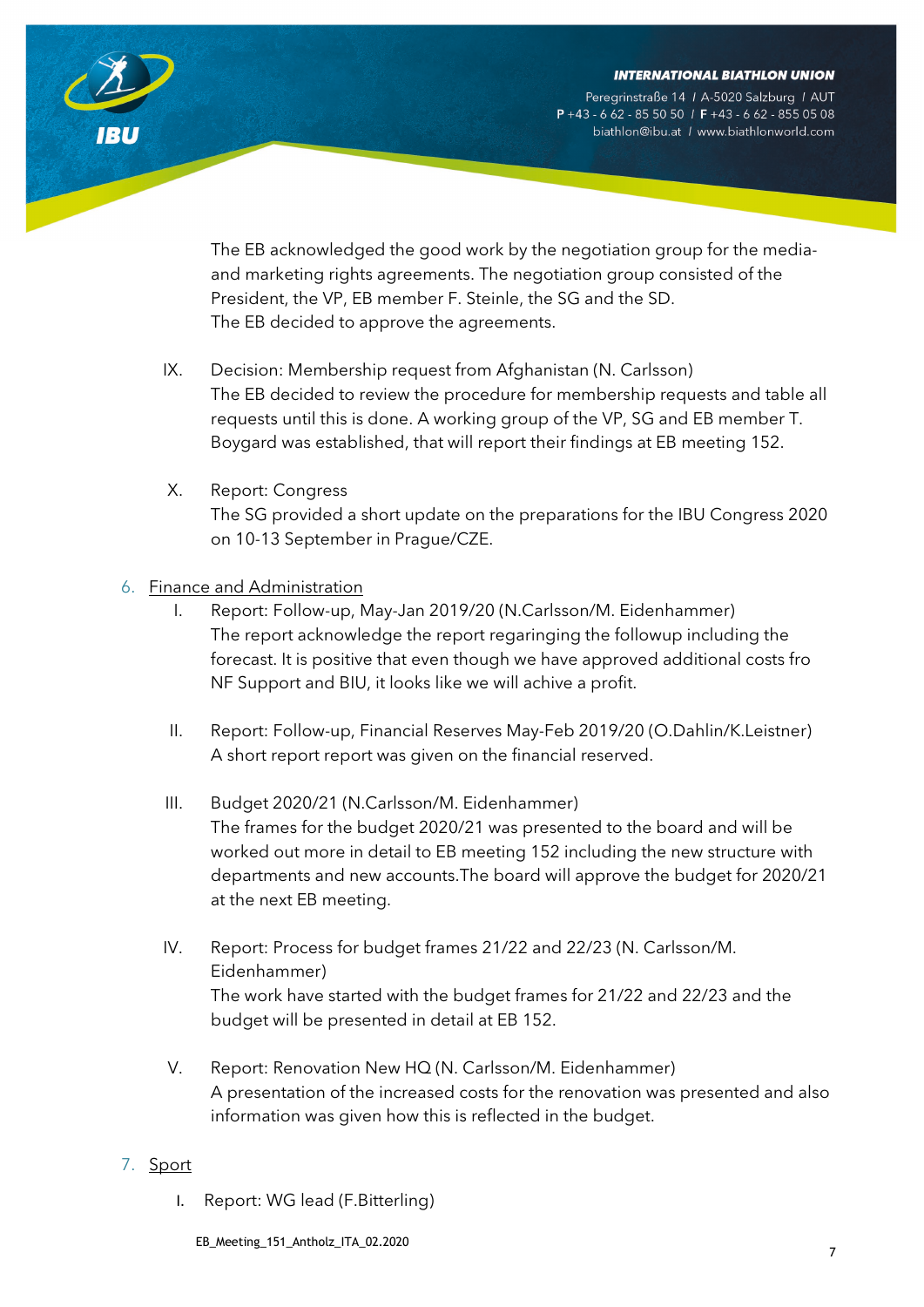Peregrinstraße 14 / A-5020 Salzburg / AUT  $P + 43 - 662 - 855050$  /  $F + 43 - 662 - 8550508$ biathlon@ibu.at / www.biathlonworld.com



The SD and EB member T. Boygard reported on the meeting/workshop with ECHA (European Chemicals Agency) in Helsinki just before the IBU WCH, which was positive. IBU will try its utmost to continue the good dialogue with ECHA to find the best possible solutions for the future. In any case, adjustments (where not already in place) on shooting ranges such as concrete back walls, an enlarged concrete area in front of the targets and a more regular lead collection are to be expected.

II. Report: WG fluor (M.Cobb)

EB member Max Cobb gave a report on the status of the working group: FIS and IBU are cooperating to have a reliable and practical fluor detection system in place for implementation at the season start 2020/21. As there are several steps to follow, the IBU EB will not take a decision about the future handling or any ban on fluor before June 2020.

III. Decision: Future Procedure for IBU Event Allocation (F.Bitterling)

The SD presented a draft procedure for the future allocation of IBU events, which includes the interaction/integration of all main parties such as Technical Committee, Athletes Committee and external stakeholders, notably the IBU TV partner. The EB approved the procedure.

Note: The application forms for IBU events from 2022-2026 will be transmitted to all NFs shortly. The application deadline is 31 May 2020. The EB decided to defer the allocation of the respective IBU events until the EB meeting in Pokljuka/SLO in February 2021. This timeline will allow for proper evaluation of the situation concerning the new season opening among other items before finalising the future competition calendars.

IV. Decision: Procedure for WCH Applications/Evaluation – Congress 2020 (N.Carlsson/F.Bitterling)

The SD presented the draft procedure for handling of WCH applications. As decided by the Extraordinary Congress 2019, the IBU EB shall propose a WCH applicant/venue to the IBU Congress for approval. To have a good foundation for such a proposal, the EB decided to form a "WCH Evaluation Commission", which shall evaluate all applicants in detail. The precise set-up of this group including its working procedure will be transmitted to all NFs on 15 March 2020, including the official application documents and a newly prepared WCH questionnaire. These documents shall then be used and will be binding for the WCH applications 2024 & 2025 in connection with the IBU Congress 2020.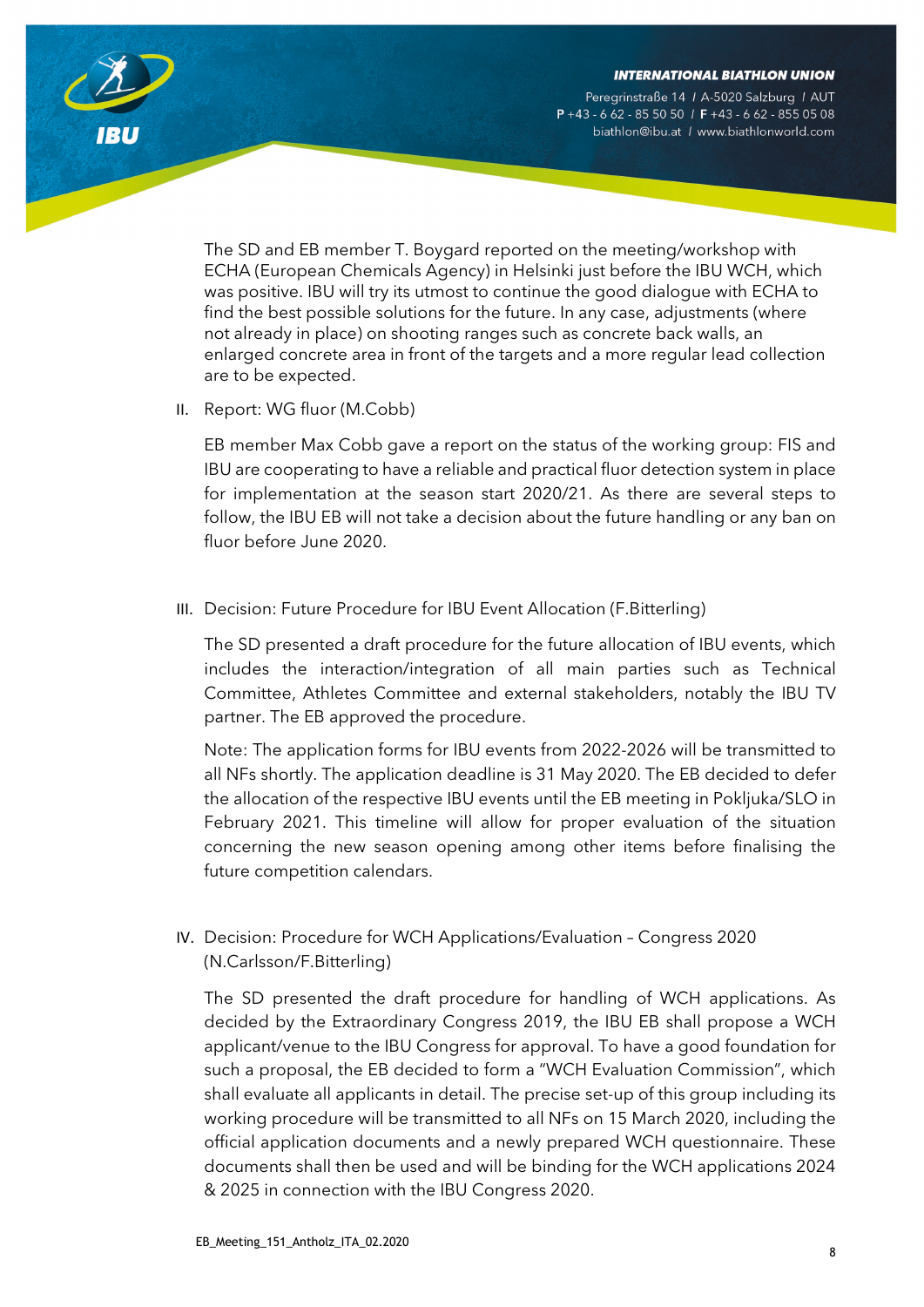

V. Decision: Replacement of IBU Representative at JOECH

Since Dagmara Gerasimuk will step back from her EB position as from 1 March 2020, she was replaced as official IBU Representative for the JOECH 2020 in Hochfilzen by Jiri HAMZA, IBU Vice President.

#### VI. Decision: SBWCH, Price Money and OC Contribution

The EB followed the proposal of the SD to raise the prize money for the SB WCH from 2020 onwards as follows (all amounts in EUR):

|         | 15250 |
|---------|-------|
| 6. Rank | 1000  |
| 5. Rank | 1250  |
| 4. Rank | 2000  |
| 3. Rank | 2500  |
| 2. Rank | 3500  |
| 1. Rank | 5000  |

(Only for senior competitions SSP, SP & PUR, not for juniors)

In addition the OC contribution for SB WCH hosts was raised to €80.000 which will apply for the first time at the SB WCH 2020 as well.

VII. Additional Travel Contributions for OECH 2020 (re-allocated)

The EB fully supported the proposal of the SD to double the NF Contributions for the OECH 2020, which was reallocated on short notice to Raubichi/BLR. Given the re-allocation, most of the NFs faced significantly increased costs caused by airfare tickets to be cancelled/changed etc.

VIII. Situation of WC Oberhof

Following the questions by several EB members, the SD reported on the situation in Oberhof. After the last WC in January 2020, massive criticism was received especially from the teams and athletes, including reports on hundreds of damaged skis caused by dirty snow with stones. The IBU Sports Dept. has already concluded two meetings with the OC/Region with the important inclusion of the German Ski Federation. The plans that were presented are professional and promising. Special thanks are due to Dr. Schubert, State Secretary of Thüringen.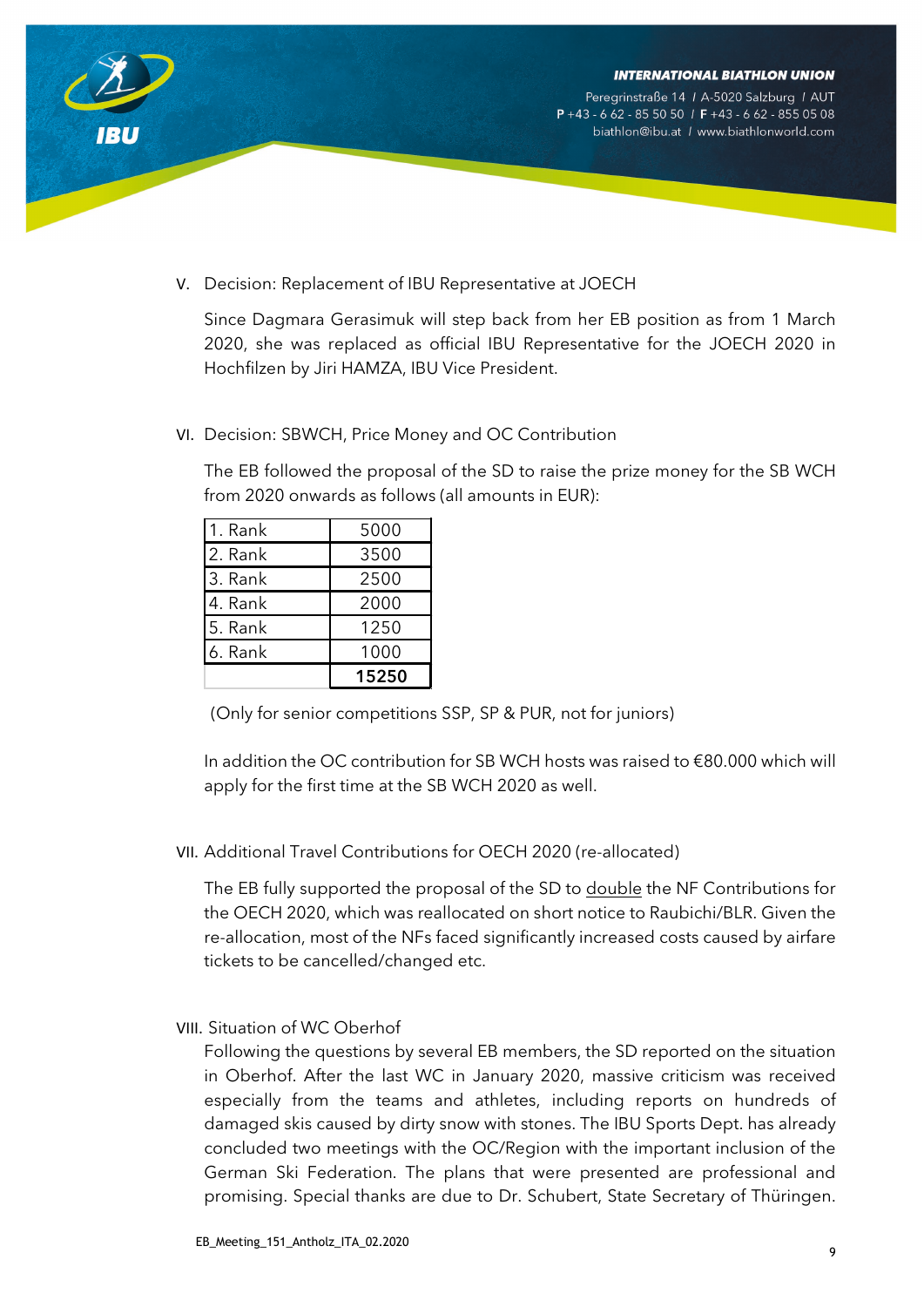Peregrinstraße 14 / A-5020 Salzburg / AUT  $P + 43 - 662 - 855050$  /  $F + 43 - 662 - 8550508$ biathlon@ibu.at / www.biathlonworld.com

Nevertheless, the WC 2021 must be successfully carried out before further future events will be allocated to Oberhof.

# 8. Information/Communication

- i. Report: IOC Sports data warehouse (N.Carlsson)
	- The EB felt comfortable that this project will bring value to biathlon and wishes to explore it in more detail, however a more detailed review of the consequences must be completed. The EB decided to create a working group of the SG, EB Member I. Lehotan and Christian Winkler to have dialogue with the Olympic Channel. The working group has the authority to finalise the agreement.

# 9. Medical

- ii. Injury & Illness Surveillance Project, situation report (J.Carrabre) EB Member J. Carrabre outlined the status of the project and highlighted some challenges connected to the EU Data Protection rules known as GDPR. The SG will support with legal assistance on the open GDPR questions.
- iii. Medical Seminar, programme and budget, proposal (J.Carrabre) The intention is to have an IBU medical seminar in Berlin in the spring 2021. J. Carrabre will define the details of the seminar in cooperation with the SG.

### 10. Miscellaneous

iv. F. Steinle brought up the question regarding the status of the legal committee. The President, F. Steinle and the SG will review the topic and present the outcome at EB 152.

### 11. Meetings

- v. EB meetings
	- i. EB, 6-7 June 2020, Salzburg/AUT
	- ii. EB, 18-19 July 2020, Allendorf/GER
	- iii. EB, 10 Sept 2020, Prague/CZE
- vi. Other IBU meetings
	- i. Presidents' Meeting 19, Feb 2020, Antholz/ITA
	- ii. OC Meeting, 12-14 June 2020, Pokljuka/SLO
	- iii. IBU Congress, 10-13 Sept 2020, Prague/CZE
	- iv. Medical Seminar, May 2021, Berlin/GER
- vii. External meetings
	- i. IOC Medical Meeting, 10-11 March 2020, Monaco (J.Carrabre)
	- ii. Sport Accord, 19-24 April 2020, new location (Lausanne/SUI) (President  $+ S<sub>G</sub>$
	- iii. IOC Co Com Beijing 2020, 26-29 May 2020, Beijing/CHN (President + SG)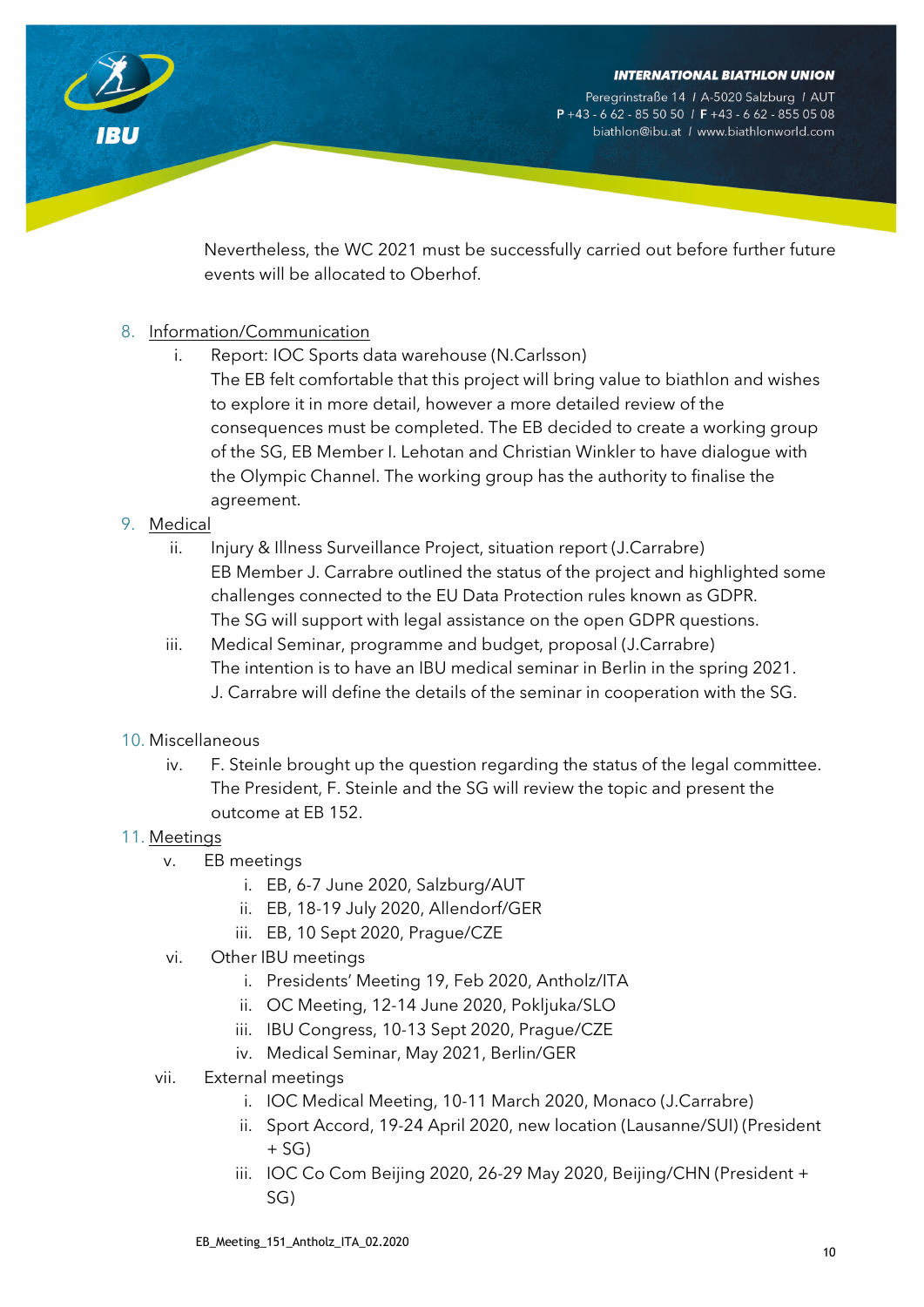

Peregrinstraße 14 / A-5020 Salzburg / AUT  $P + 43 - 662 - 8550501F + 43 - 662 - 8550508$ biathlon@ibu.at / www.biathlonworld.com

Secretary General **President** President

Not Cash

Niklas Carlsson Olle Dahlin (IBU Secretary General) (IBU President)

he

List of Annexes

Appendix I, Governance Review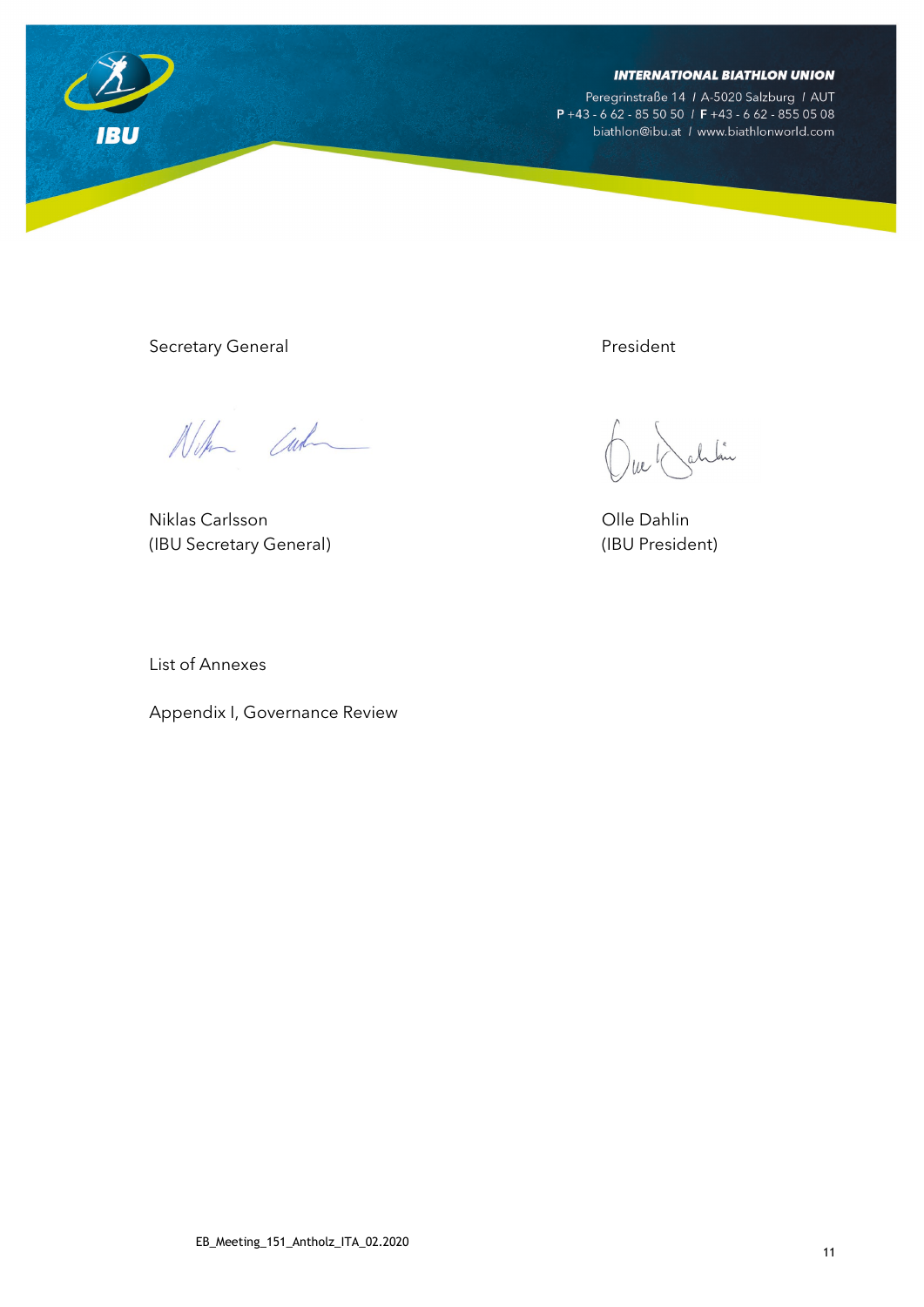

Peregrinstraße 14 / A-5020 Salzburg / AUT  $P + 43 - 662 - 855050$  /  $F + 43 - 662 - 8550508$ biathlon@ibu.at / www.biathlonworld.com

# **5 III Governance Review**

### Background

The area of governance is very wide, but usually it involves areas like transparency, democracy, integrity, accountability and social responsibility.

IBU has a history of low scores on external reviews (e.g. AIOWF, Play the game), see 5\_IV Appendix, AIOWF Review 2018, IBU scores and Winter IFs, GSO Report. Based on several examples in international federations, the governance of sport is and has been questioned in the last years; it refers to all areas mentioned above, and the outcome is that sport is now under great scrutiny.

IBU now have a modern constitution and related rules, which will help us improve our governance, but to set the ambition of how far we want to develop this area, the executive board must take the strategic decision on what we want achieve.

### Status of today

The decision of the Congress to approve the constitution, integrity code and the Biathlon Integrity Unit, have made it possible for us to make big steps forward regarding governance, but governance is so much wider, and many decisions must follow, if we want to make sure to act according to the highest standards of governance.

### Next steps

The working group established at EB meeting 150 have reviewed the details actions to be made and proposes the following:

### **Transparency**

### **Congress**

We will publish all documents referring to the Congress on the website, invitation, handbook and minutes. Some adjustment will be done on budget and the report from the auditors to make sure that fees from individual agreements are not visible.

### Executive Board

We will present more information about the executive board members, with terms, earlier positions in IBU, bios concerning both biathlon and professional experience as well as other positions in sport.

### Activity reports

For future Congresses, IBU will publish an activity report, which shows activities conducted during the previous period, progress and actions completed regarding Target 26, and reports from the chairpersons of the committees.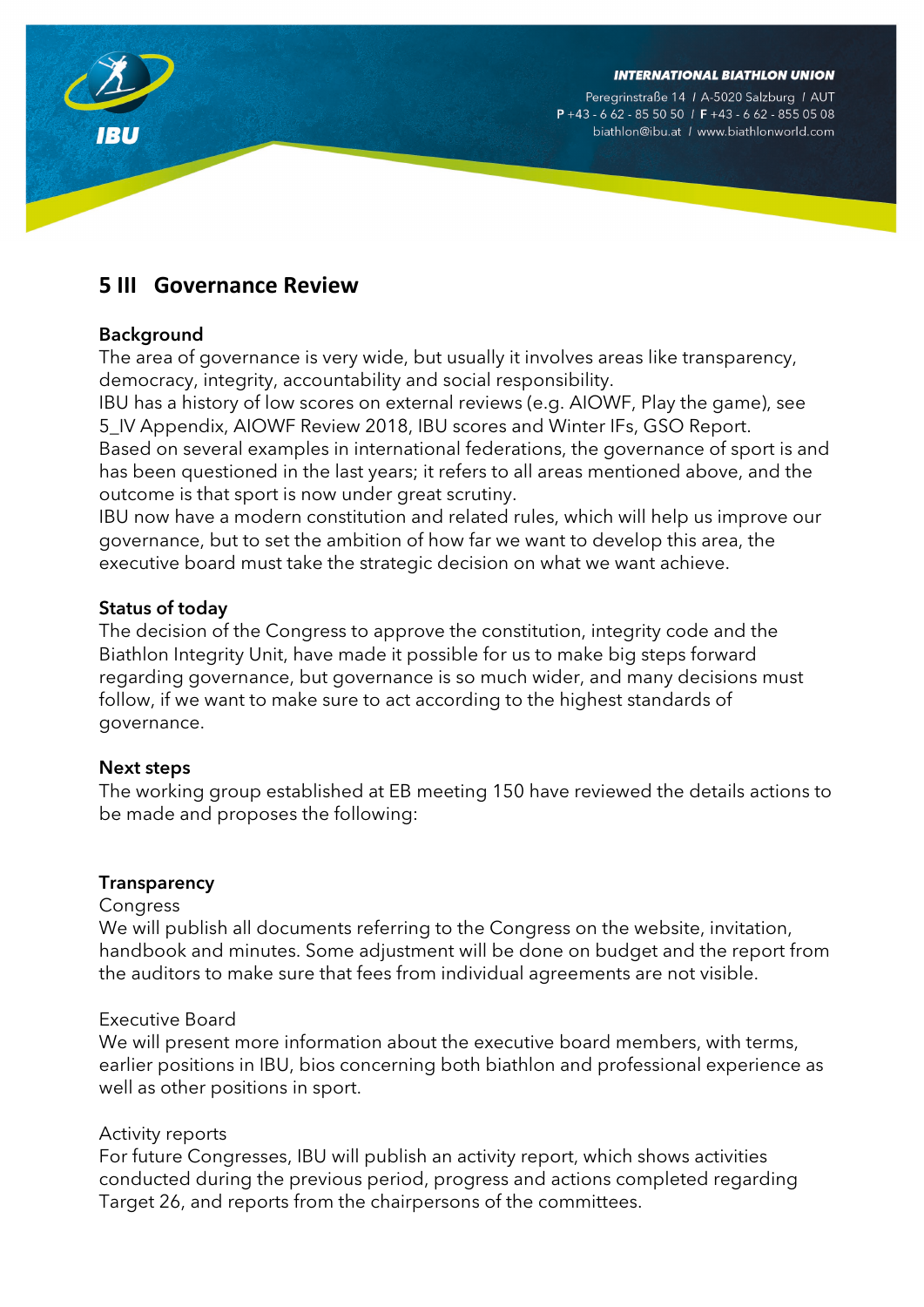Peregrinstraße 14 / A-5020 Salzburg / AUT  $P + 43 - 662 - 855050$  /  $F + 43 - 662 - 8550508$ biathlon@ibu.at / www.biathlonworld.com

#### Remuneration

The annual report will include remuneration for the president, executive members and secretary general. Principles for remuneration will be presented at the Congress.

#### Conflict of interest

Guidelines for how the constitution is applied concerning any conflicts of interest will be established with a clear procedure on how this will be handled and documented. For example, the first point at executive board meetings will be reporting any potential conflicts of interest connected to the agenda. This will be in the minutes.

### Target 26

Progress reports for Target 26 will be published on the website after presentation to the executive board, includin objectives, actions and status.

#### Financial distribution to NFs and development

Principles for how funds are being distributed will be published on the website. Criteria for development projects/initiatives will be public and distribution of allocated funds will be published.

### Executive board meeting

The executive board will establish a document outlining an annual meeting schedule that contains agenda items such as budget, policy planning, annual report, selfassessment, appraisal of management and preparation for the Congress.

### Gender equality

IBU will establish and implement a gender equality policy with goals for future gender balance at executive board and committees / working groups. (how about staff?)

### Accountability

### Supervising management

The executive board will evaluate the performance of the management including individual performance on an annual basis.

#### Corruption risk assessment

The executive board will task BIU to biannually do a corruption risk assessment of the IBU.

#### Financial control system

The executive board will establish regulations for the following:

- financial thresholds for approval by executive board or staff
- separation of duties to initiate and approve payments